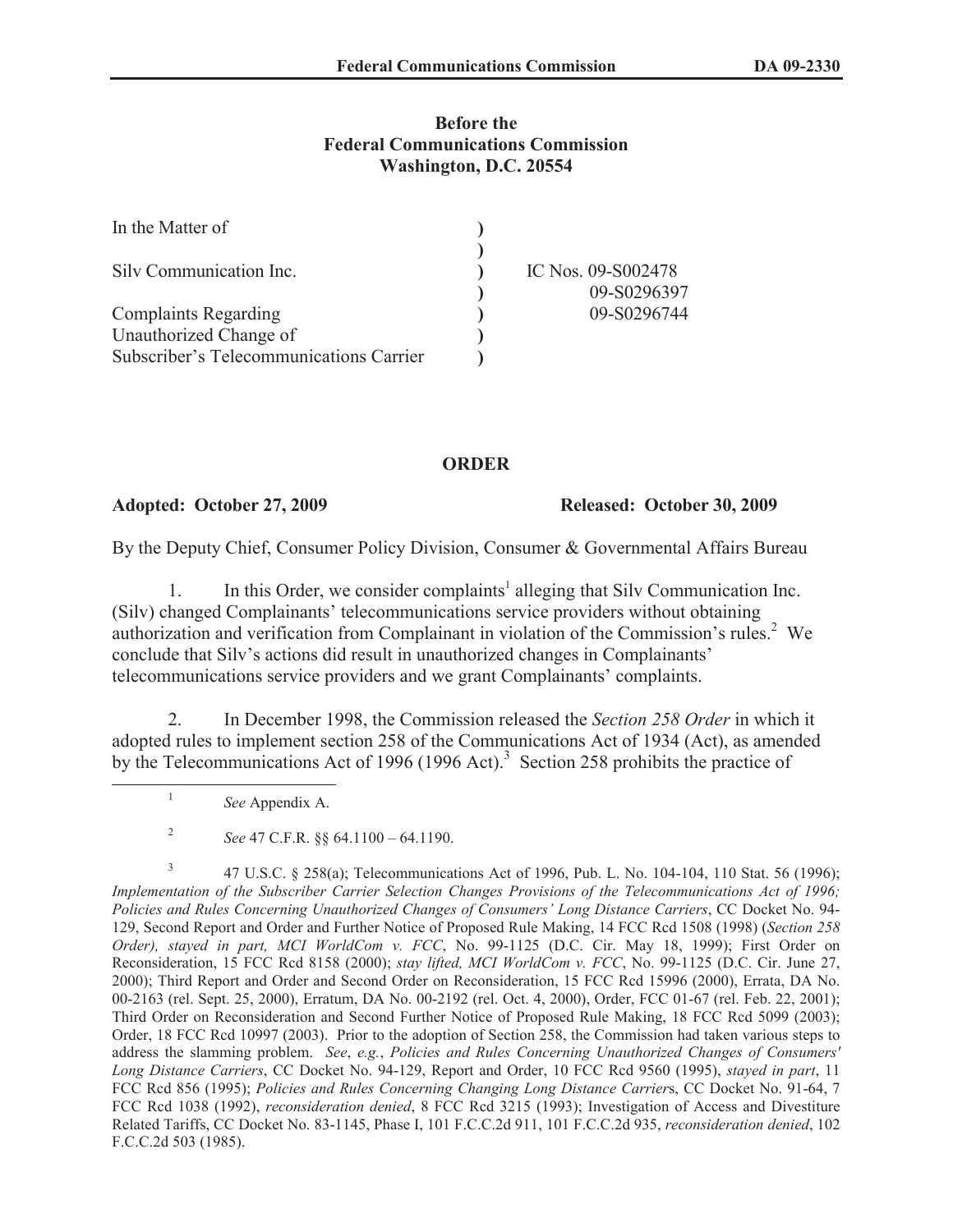"slamming," the submission or execution of an unauthorized change in a subscriber's selection of a provider of telephone exchange service or telephone toll service.<sup>4</sup> In the *Section 258 Order*, the Commission adopted aggressive new rules designed to take the profit out of slamming, broadened the scope of the slamming rules to encompass all carriers, and modified its existing requirements for the authorization and verification of preferred carrier changes. The rules require, among other things, that a carrier receive individual subscriber consent before a carrier change may occur.<sup>5</sup> Pursuant to section 258, carriers are absolutely barred from changing a customer's preferred local or long distance carrier without first complying with one of the Commission's verification procedures.<sup>6</sup> Specifically, a carrier must: (1) obtain the subscriber's written or electronically signed authorization in a format that meets the requirements of section 64.1130; (2) obtain confirmation from the subscriber via a toll-free number provided exclusively for the purpose of confirming orders electronically; or (3) utilize an independent third party to verify the subscriber's order.

3. The Commission also has adopted liability rules. These rules require the carrier to absolve the subscriber where the subscriber has not paid his or her bill. In that context, if the subscriber has not already paid charges to the unauthorized carrier, the subscriber is absolved of liability for charges imposed by the unauthorized carrier for service provided during the first 30 days after the unauthorized change.<sup>8</sup> Where the subscriber has paid charges to the unauthorized carrier, the Commission's rules require that the unauthorized carrier pay 150% of those charges to the authorized carrier, and the authorized carrier shall refund or credit to the subscriber 50% of all charges paid by the subscriber to the unauthorized carrier.<sup>9</sup> Carriers should note that our actions in this order do not preclude the Commission from taking additional action, if warranted, pursuant to Section 503 of the Act.<sup>10</sup>

4. We received Complainants' complaints alleging that Complainants' telecommunications service providers had been changed to Silv without Complainants' authorization.<sup>11</sup> Pursuant to Sections 1.719 and 64.1150 of our rules,<sup>12</sup> we notified Silv of the

4 47 U.S.C. § 258(a).

5 *See* 47 C.F.R. § 64.1120.

6 47 U.S.C. § 258(a).

7 *See* 47 C.F.R. § 64.1120(c). Section 64.1130 details the requirements for letter of agency form and content for written or electronically signed authorizations. 47 C.F.R. § 64.1130.

8 *See* 47 C.F.R. §§ 64.1140, 64.1160. Any charges imposed by the unauthorized carrier on the subscriber for service provided after this 30-day period shall be paid by the subscriber to the authorized carrier at the rates the subscriber was paying to the authorized carrier at the time of the unauthorized change. *Id.*

9 *See* 47 C.F.R. §§ 64.1140, 64.1170.

<sup>10</sup> *See* 47 U.S.C. § 503.

<sup>11</sup> *See* Appendix A.

<sup>12</sup> 47 C.F.R. § 1.719 (Commission procedure for informal complaints filed pursuant to Section 258 of the Act); 47 C.F.R. § 64.1150 (procedures for resolution of unauthorized changes in preferred carrier).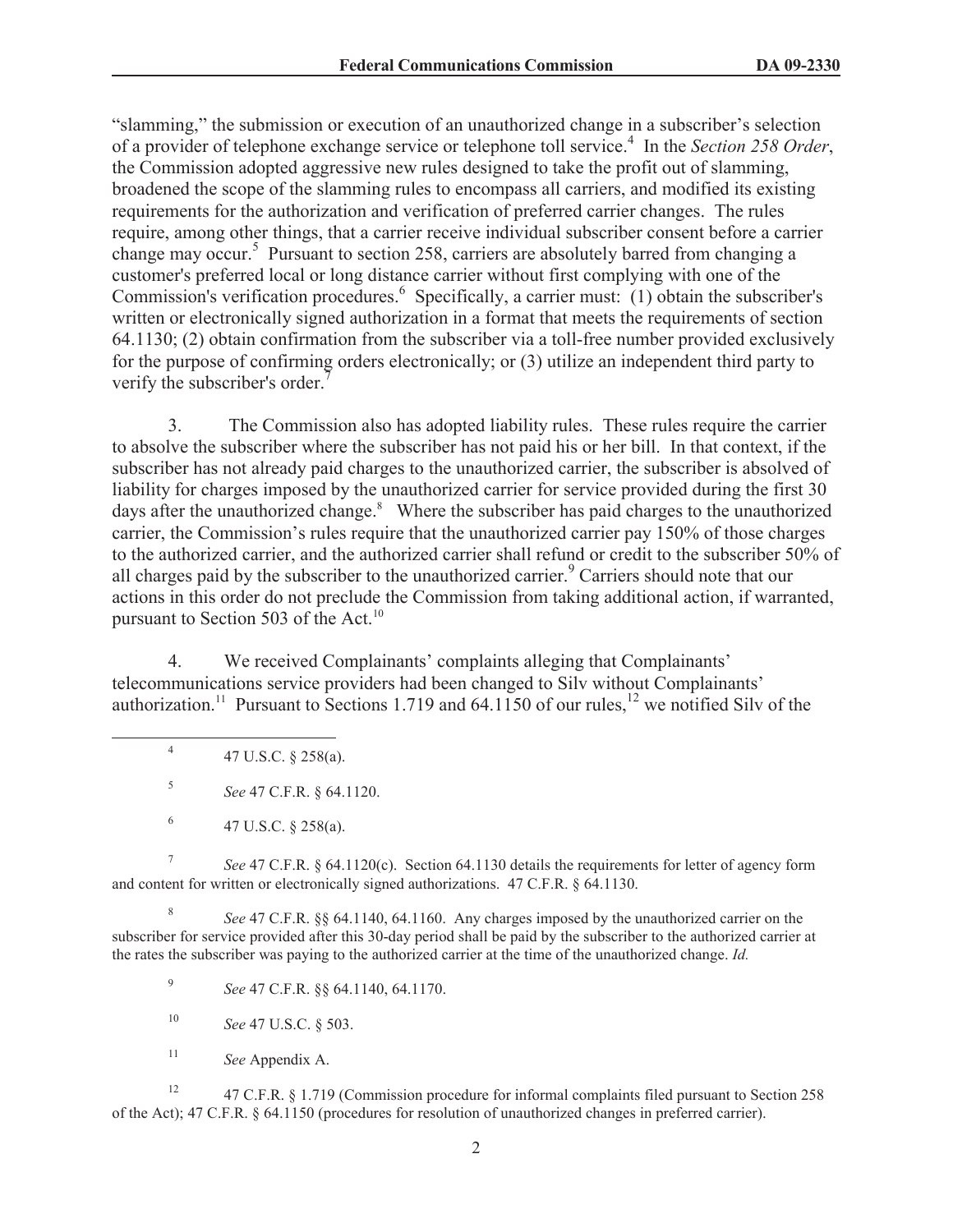complaints and Silv responded.<sup>13</sup> Silv states that authorizations were received and confirmed through third party verifications (TPVs). We have reviewed the TPVs submitted by Silv with its responses and find that, in each case, the verifier failed to convey that long distance calls include all international calls. We conclude that Silv did not provide clear and convincing evidence of valid authorized carrier changes by Complainants.<sup>14</sup> Therefore, we find that Silv's actions resulted in unauthorized changes in Complainants' telecommunications service and we discuss Silv's liability below.<sup>15</sup>

5. Silv must remove all charges incurred for service provided to Complainants for the first thirty days after the alleged unauthorized change in accordance with the Commission's liability rules.<sup>16</sup> We have determined that Complainants are entitled to absolution for the charges incurred during the first thirty days after the unauthorized change occurred and that neither the Complainants authorized carrier nor Silv may pursue any collection against Complainants for those charges.<sup>17</sup> Any charges imposed by Silv on the subscribers for service provided after this 30-day period shall be paid by the subscribers to the authorized carrier at the rates the subscribers were paying to the authorized carriers at the time of unauthorized change of telecommunications service provider.<sup>18</sup>

6. Accordingly, IT IS ORDERED that, pursuant to Section 258 of the Communications Act of 1934, as amended, 47 U.S.C. § 258, and Sections 0.141, 0.361 and 1.719 of the Commission's rules, 47 C.F.R. §§ 0.141, 0.361, 1.719, the complaints filed against Silv ARE GRANTED.

7. IT IS FURTHER ORDERED that, pursuant to section 64.1170(d) of the Commission's rules, 47 C.F.R. § 64.1170(d), Complainants are entitled to absolution for the charges incurred during the first thirty days after the unauthorized change occurred and Silv Communications Inc. may not pursue any collection against Complainants for those charges.

<sup>13</sup> *See* Appendix A.

<sup>14</sup> *See* 47 C.F.R. §§ 64.1120(c)(3)(iii).

<sup>&</sup>lt;sup>15</sup> If any Complainant is unsatisfied with the resolution of this complaint, such Complainant may file a formal complaint with the Commission pursuant to Section 1.721 of the Commission's rules, 47 C.F.R. § 1.721. Such filing will be deemed to relate back to the filing date of such Complainant's informal complaint so long as the formal complaint is filed within 45 days from the date this order is mailed or delivered electronically to such Complainant. *See* 47 C.F.R. § 1.719.

<sup>16</sup> *See* 47 C.F.R. § 64.1160(b).

<sup>17</sup> *See* 47 C.F.R. § 64.1160(d).

<sup>18</sup> *See* 47 C.F.R. §§ 64.1140, 64.1160.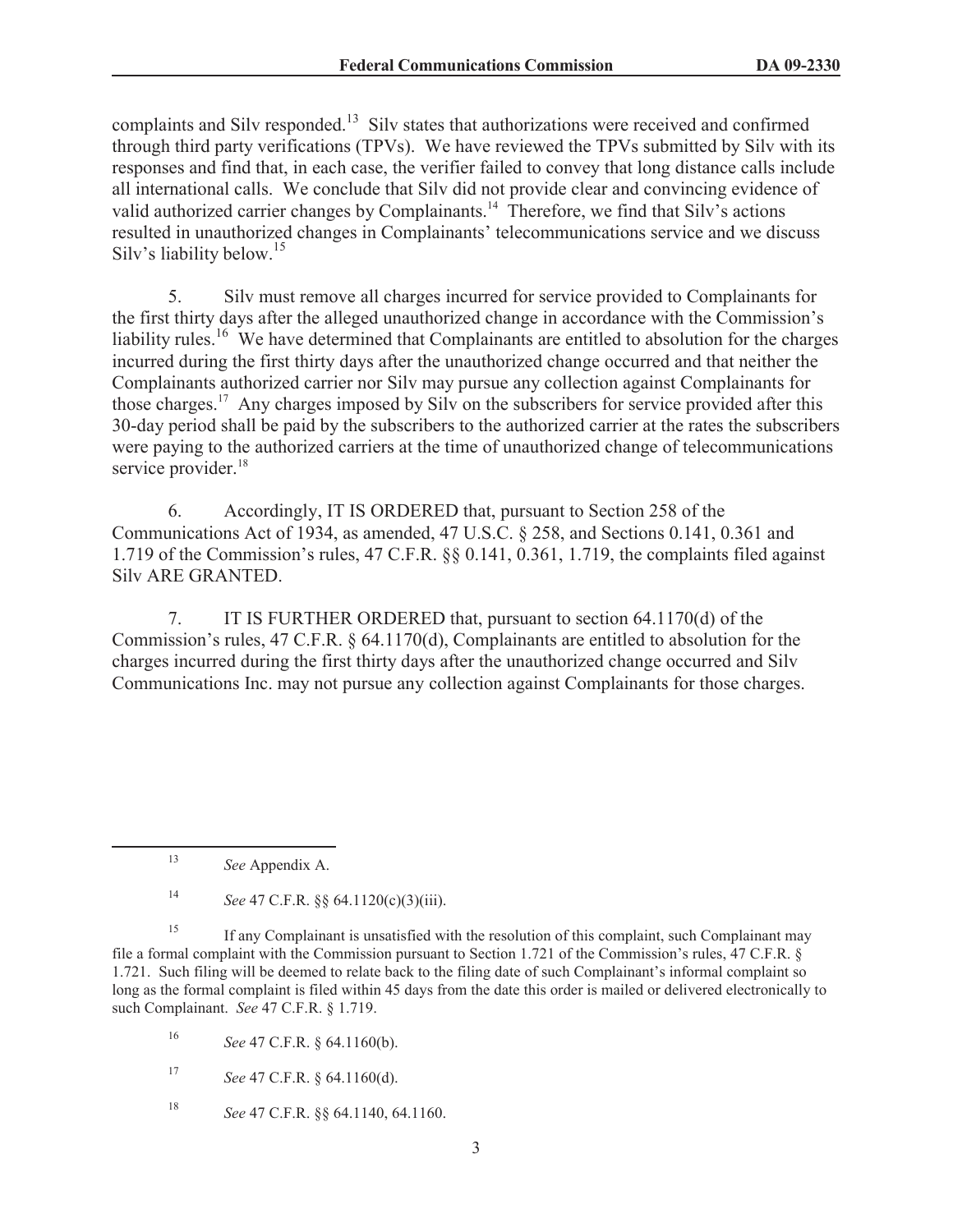8. IT IS FURTHER ORDERED that this Order is effective upon release.

## FEDERAL COMMUNICATIONS COMMISSION

Nancy A. Stevenson Consumer Policy Division Consumer & Governmental Affairs Bureau